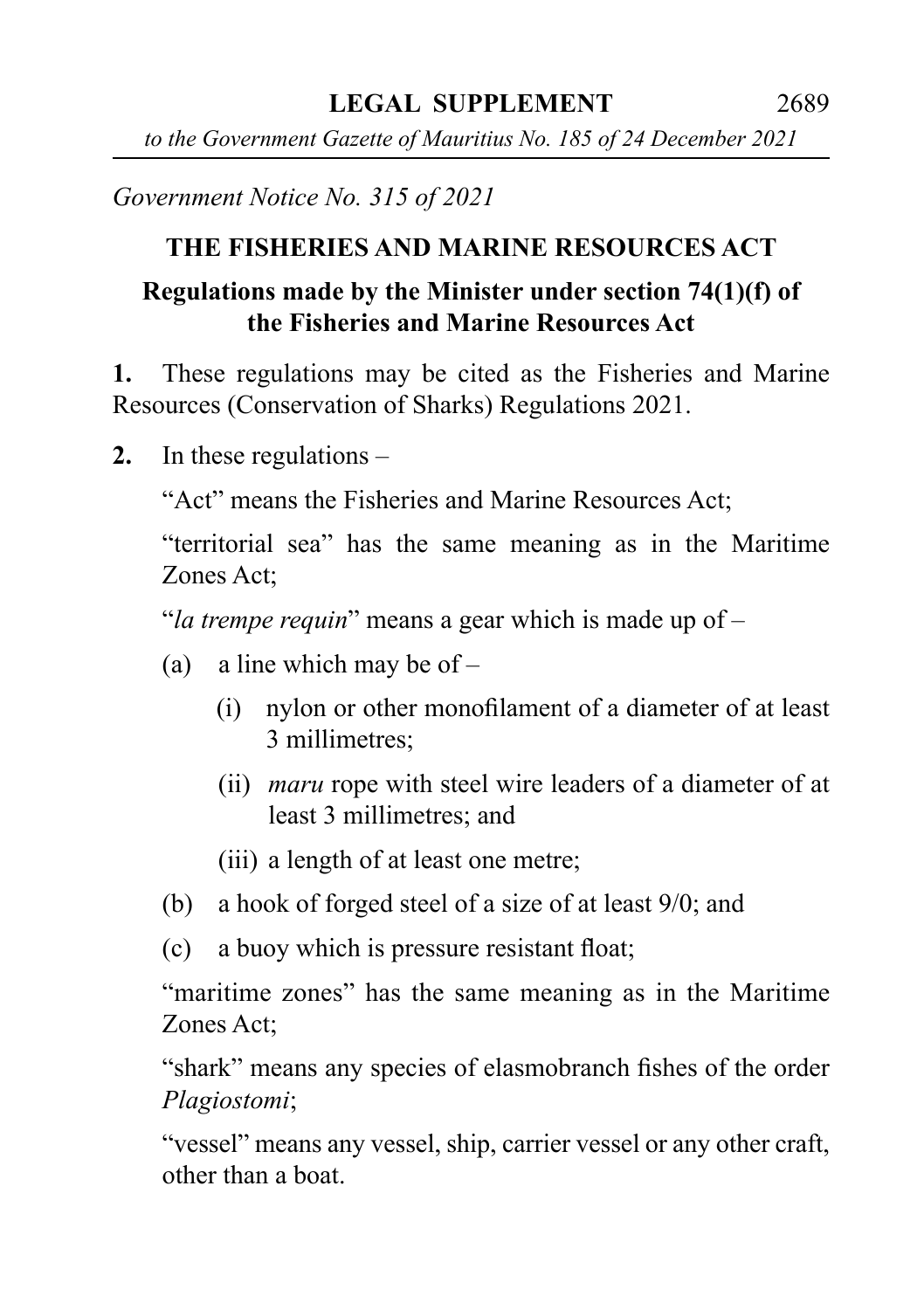**3.** The Permanent Secretary may authorise a person to conduct, for the purpose of research, the fishing of sharks and collection of any biological sample of sharks, on such terms and conditions as the Permanent Secretary may determine.

- **4.** Subject to regulation 3, no person shall
	- (a) in the territorial sea of the Republic of Mauritius
		- (i) fish for sharks;
		- (ii) set a bait, trap or baited implement for the purpose of attracting sharks; or
		- (iii) place or have in his possession a *la trempe requin*;
	- (b) fin, gut or gill a shark;
	- (c) harm or kill a shark which has been caught and could reasonably have been released live into the sea; or
	- (d) have in his possession a *la trempe requin*.

**5.** (1) Where a person catches a live shark in the territorial sea, that person shall –

- (a) forthwith release the shark live in the sea; and
- (b) the same day, on arrival at the nearest fisheries post, provide –
	- (i) the date, time and location of the catch;
	- (ii) the species of shark caught, if known;
	- (iii) the circumstances of the catch; and
	- (iv) the observed state of the shark after the catch.